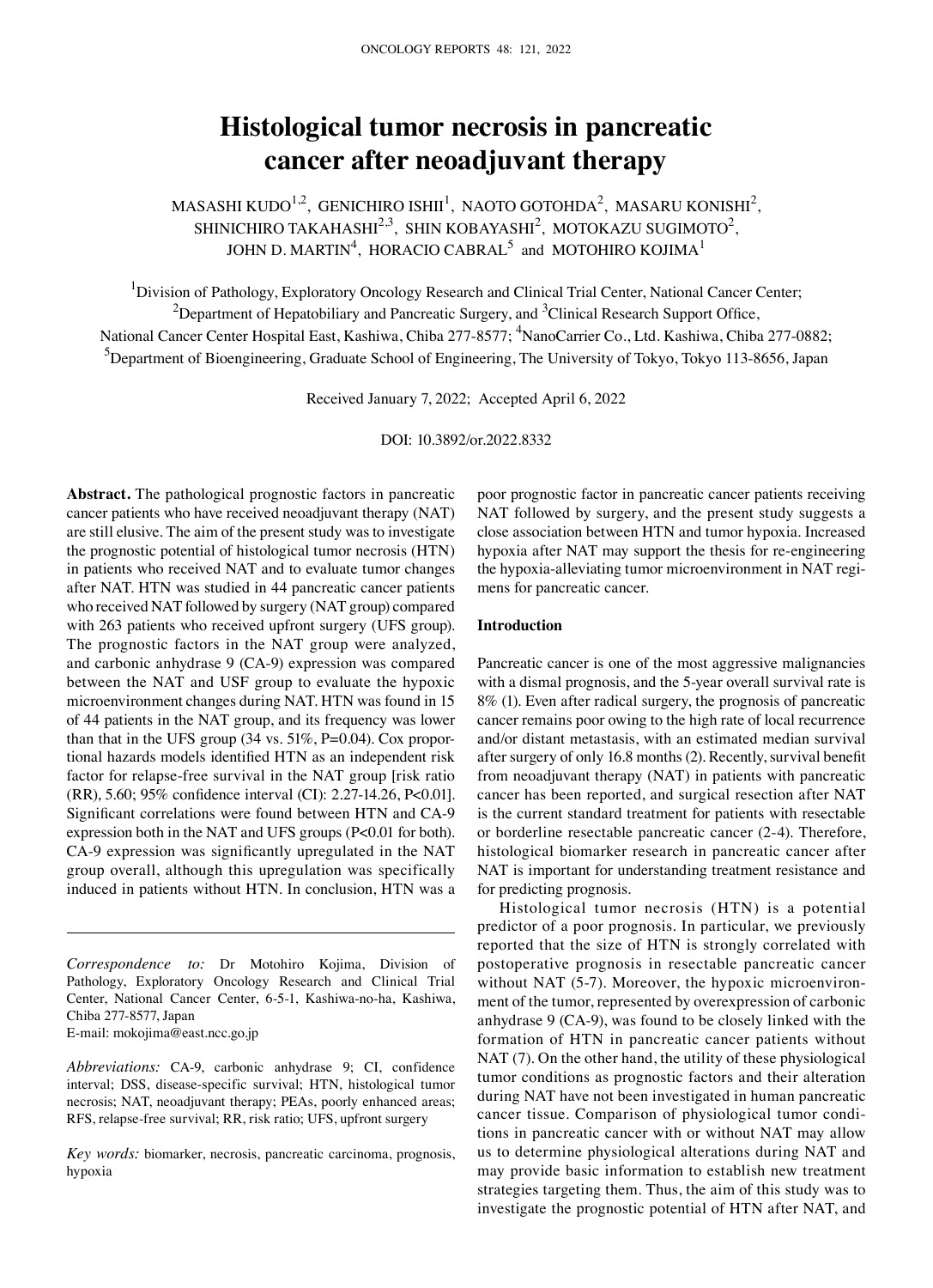to measure the alterations in tumor hypoxia after NAT in pancreatic cancer.

# **Patients and methods**

*Patients.* From January 2011 to December 2018, 339 patients underwent pancreatectomy for pancreatic cancer at the National Cancer Hospital East, Kishiwa, Japan. Of the 339 patients, 32 were excluded for recurrent pancreatic cancer in the remnant pancreas (n=18) or inconsistent patient information (n=14). The remaining 307 patients were investigated in this study. According to the clinical practice guidelines for pancreatic cancer from the Japan Pancreas Society (8), single-agent S-1 was given as standard adjuvant chemotherapy except for patients who received systemic chemotherapy due to early recurrence or who refused standard adjuvant chemotherapy. This retrospective study was approved by the National Cancer Ethics Review Board (reference 2017‑328).

*Radiologic criteria for resectability*. The staging and resectability of the pancreatic cancer cases were assessed with contrast‑enhanced computed tomography imaging, magnetic resonance imaging, and ultrasound. The patient data were reviewed by hepato-biliary-pancreatic surgeons, medical oncologists, and radiologists during a conference to determine tumor staging and resectability. Local tumor extent was categorized as potentially resectable, borderline resectable, or locally advanced. The criteria for borderline resectable disease were defined based on the General Rules for the Study of Pancreatic Cancer edited by the Japan Pancreatic Society (9) as follows: a) contact with the celiac artery <180˚ without deformity or narrowing; b) any contact with the common hepatic artery without contact with the celiac artery or proper hepatic artery; c) contact with the superior mesenteric artery <180˚ without deformity or narrowing; and/or d) contact with the portal-superior mesenteric vein  $\geq 180^\circ$  without caudal extensions over the level of the inferior end of the duodenum. Any tumors with vascular contact exceeding any of the above borderline resectable criteria were determined to be locally advanced disease.

In accordance with the treatment algorithm based on the General Rules of Pancreatic Cancer edited by the Japan Pancreatic Society (9), patients with diagnosed resectable disease underwent upfront surgery (UFS), whereas patients who had diagnosed borderline resectable disease received NAT followed by radical surgery. If patients satisfied the eligibility criteria of clinical trials (10‑12), they participated in these clinical trials of NAT for resectable and borderline resectable pancreatic cancer.

*NAT.* During the study period, neoadjuvant strategies included systemic induction chemotherapy or locoregional chemoradiation. Neoadjuvant systemic chemotherapy regimens included gemcitabine/nab‑paclitaxel, gemcitabine/S‑1, and single‑agent S-1. Chemoradiation used S-1 with concurrent radiation therapy (RT) with a total dosage of 50.4 Gy in 28 fractions. If upon restaging after completion of NAT, the patient was surgically fit and the extent of the disease remained potentially resectable or borderline resectable without distant metastasis, operative exploration was indicated.

*Histological analysis of surgical specimens.* Histological characteristics, such as tumor area, tumor grade, tumor size, lymph node metastasis, microvascular invasion, neural invasion, and HTN, were compared between the UFS and NAT groups. Moreover, morphological features of HTN, such as necrotic area, necrotic area/tumor area, perimeter, circularity, number of necroses, number of ruptured cancer glands, neutrophil infiltration, and collagen bundles, were compared between the two groups to evaluate the alterations after NAT in pancreatic cancer.

All tumor tissues were fixed in 10% formalin neutral buffer solution for two days at 20˚C, sliced at 4‑ to 7‑mm intervals, and all slices with tumor were submitted for microscopic examination. Then,  $4 - \mu$ m-thick sections were stained with hematoxylin (30011; FUJIFILM Wako Pure Chemical Corp.) for 3 min and eosin (0.5%, 32012; FUJIFILM Wako Pure Chemical Corp.) for 5 min at room temperature, and all hematoxylin and eosin (H&E)‑stained slides from the largest slice with tumor that was determined during the histologic assessment were digitally scanned in each case. The H&E sections were scanned using the NanoZoomer 2.0 system (Hamamatsu Photonics), and morphological and histological analysis was performed by a single investigator (MJ, with more than 23 years of experience examining pancreatic histology) without any radiological or clinical information.

The definition of HTN was based on previous reports (5‑7). HTN was assessed only as lesions including preserved cell outlines without nuclei. Both confluent cell death in an invasive area (visible at an objective lens magnification of x4) and smaller areas of necrosis were regarded as necrotic. Death of many confluent cells in an invasive area included ruptured cancer glands (Fig. 1A) and collagen bundles (Fig. 1B). Intraluminal necrosis that did not extend to the stroma was not regarded as necrosis (Fig. 1C). The investigator could determine the borderline between HTN and other tissues for assessing the size of HTN, referencing confluent cell death, ruptured cancer glands, and collagen bundles, while blind to clinical information. After determination of the HTN regions, the ruler function in NanoZoomer 2.0 was used to evaluate the size of HTN (Fig. S1, red line). When multiple regions of HTN were present, the largest area of HTN was selected as representative of that case. However, tumor necrosis after neoadjuvant therapy was more confusing, because the area of tumor cells may vanish completely after therapy. Therefore, lesions including preserved cell outlines without nuclei were considered to be indicative of tumor necrosis. The size of HTN was measured and classified into small (maximum diameter <5 mm, Fig. 1D) and large necrosis (maximum diameter >5 mm, Fig. 1E) to investigate the size‑dependent features of HTN. The cut-off value (5 mm) of this size classification was calculated in our previous report (5). The circularity of HTN was calculated as follows:  $4 \pi x$  (area of necrosis)/(perimeter of necrosis)2 . Measurement of the tumor area was based on our previous reports (5,13). The pathological stage of patients was defined according to the TNM stage in the 8th Union for International Cancer Control staging system (14).

Histological features associated with neoadjuvant therapeutic effects were assessed using the College of American Pathologists (CAP) regression grading system and Evans grading system (15,16). The CAP grading system was assessed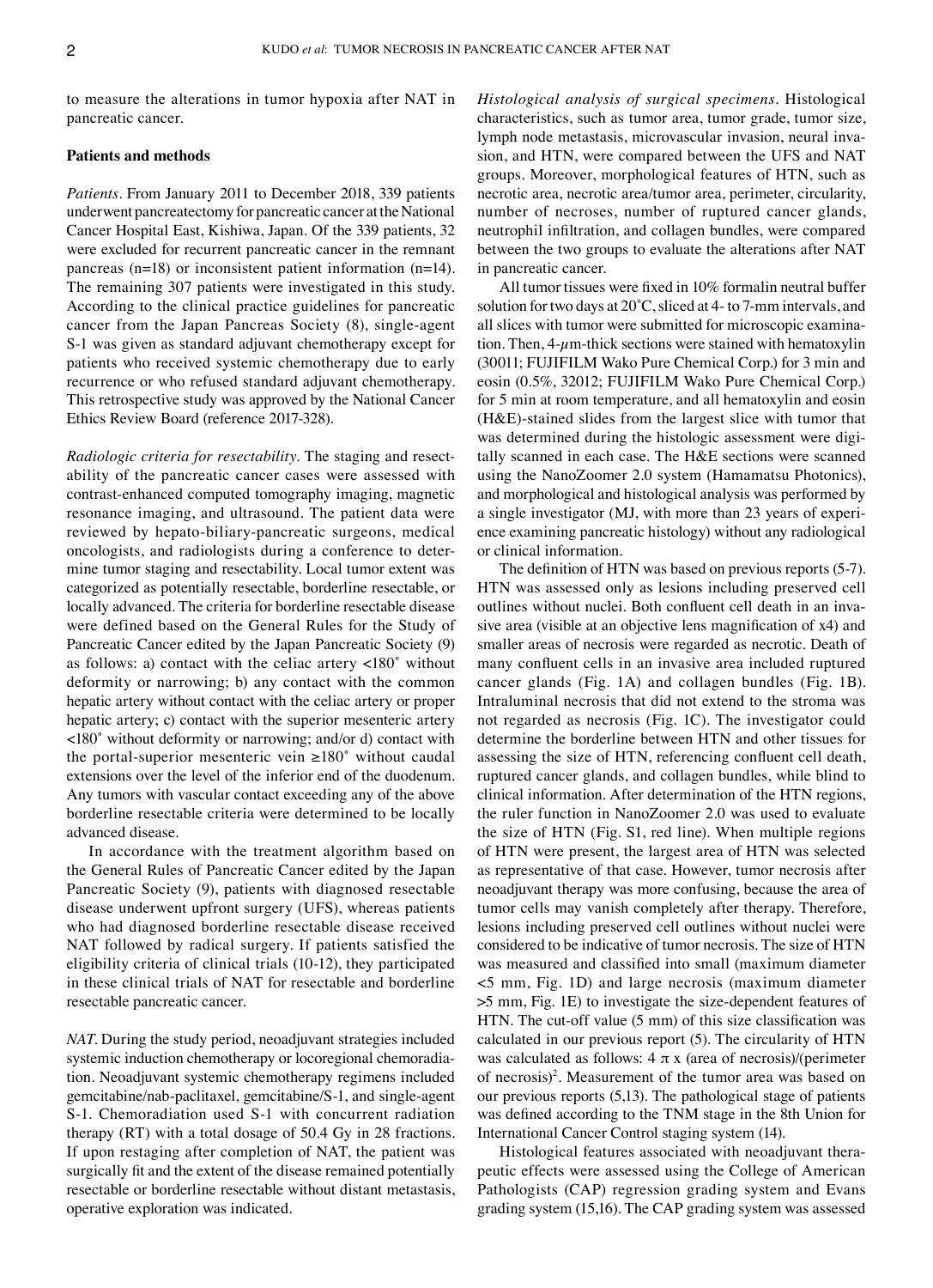

Figure 1. Histological tumor necrosis is often accompanied by ruptured cancer glands (A, yellow arrows) and collagen bundles (B, blue arrow). The regions of the tumor and of tumor necrosis are encircled by blue and red lines, respectively (C-E). The definition of the size of necrosis in pancreatic ductal adenocarcinoma according to maximum diameter. Histological tumor necrosis is absent or limited in a cancer gland (C). Necrosis with a maximum diameter less than 5 mm is defined as small necrosis, as indicated by red lines (D). Necrosis with a maximum diameter greater than 5 mm is defined as large necrosis, as indicated by a red line. The tumor area is marked by a blue line (E). Immunohistochemical detection of expression of CA-9 (F). The regions of the tumor area without necrosis are encircled within the two areas denoted by green lines (G). CA‑9 positivity was calculated as the percentage of CA‑9‐positive pixels of the entire pixel count using morphometric analysis with a positive pixel count algorithm (Aperio ImageScope, version 12.4; Leica Biosystems) (H). The representative tumor necrosis of the upfront surgery group includes many ruptured cancer glands (I). On the other hand, the tumor necrosis of the neoadjuvant therapy group includes many collagen bundles, but no ruptured cancer glands (J). CA‑9, carbonic anhydrase 9.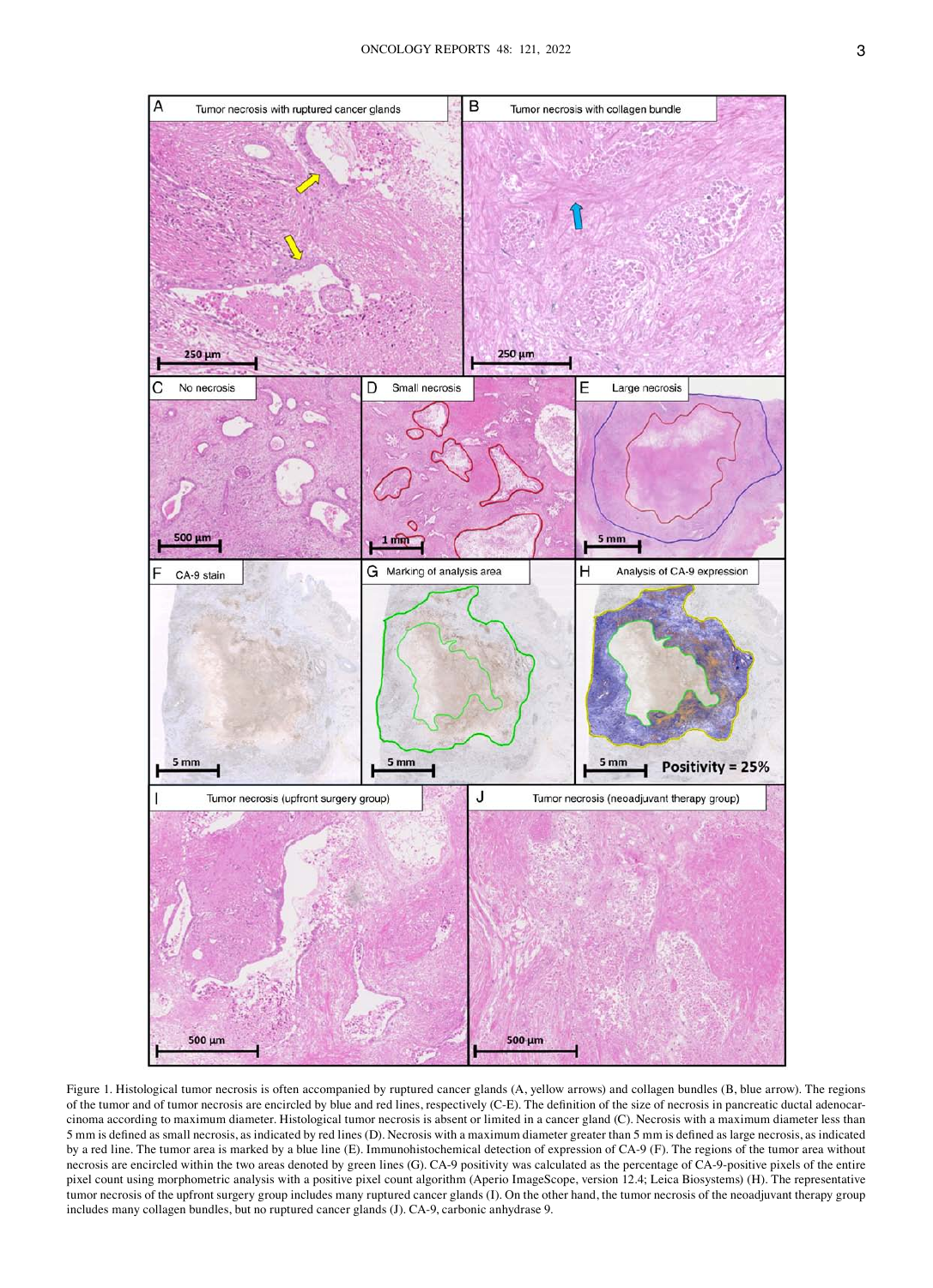as follows: Grade 0, no viable cancer cells; grade 1, single cells or rare small groups of cancer cells; grade 2, residual tumor with evident tumor regression; and grade 3, extensive residual tumor with no evident tumor regression (15). The Evans grading system was assessed as follows: grade 1, <10% to no tumor cells destroyed; grade 2a, 10 to 50% of tumor cells destroyed; grade 2b, 51 to 90% of tumor cells destroyed; grade 3, few (<10%) tumor cells present; and grade 4, no viable tumor cells (16).

*Immunohistochemical analysis of surgical specimens.*  Hypoxic microenvironment status, represented by CA‑9, was compared between UFS and NAT groups to evaluate the alterations in physiological tumor conditions after NAT in pancreatic cancer.

Immunohistochemistry was performed on 10% formalin neutral buffer solution‑fixed, paraffin‑embedded tissue sections by Ventana autostainer model Discover XT (Ventana Medical System. A polyclonal goat antibody against human CA‑9 antibody (1:300, sc‑365900; Santa Cruz Biotechnology, Inc.) was used. In brief, tissue sections were incubated in citrate buffer for 4 min at 72˚C to retrieve antigenicity, followed by incubation with the primary antibody. The bound primary antibody was incubated with the anti‑goat secondary antibody at 37˚C for 8 min and visualized using ultraView Universal DAB Detection Kit (760–500; Roche Diagnostics). The CA-9 sections were scanned using the NanoZoomer 2.0 system (Fig. 1F). The tumor regions without necrosis were encircled to evaluate the hypoxic tumor microenvironment status (Fig. 1G) and quantified using morphometric analysis from a color‑detecting algorithm. CA‑9 positivity was calculated as the percentage of CA‑9‑positive pixels out of the entire pixel count using morphometric analysis with the positive pixel count algorithm (Aperio ImageScope, version 12.4; Leica Biosystems) (Fig. 1H) (17).

*Statistical analysis.* Categorical variables were evaluated using the Chi-squared test and are presented as numbers and percentages, whereas continuous variables were evaluated using the Mann‑Whitney U test and are presented as medians and ranges. Relapse‑free survival (RFS) and disease‑specific survival (DSS) rates were calculated with the Kaplan‑Meier method, and differences were compared with the log-rank test. RFS and DSS were defined as the interval from the date of starting first treatment (UFS or NAT) to the date of recurrence or disease‑specific death due to pancreatic cancer, respectively, or the date censored at the last follow‑up. The observation period was until the end of September 2019, and the median duration was 24.5 months [95% confidence interval (CI), 20.3‑31.1]. Univariate and multivariate analyses of prognostic factors were performed using a Cox proportional hazards model. The factors that were found to be significant on univariate analyses in the UFS group were included in the multivariate analysis, the results of which are presented as risk ratios (RRs) and 95% CIs. However, multivariate analyses of prognostic factors in the NAT group were not performed due to the small sample size. All P-values were based on two-sided statistical tests, and the significance level was set at 0.05. Statistical analyses were performed using JMP (version 12.0.10; SAS Institute).

### **Results**

*Clinical and histological characteristics of the patients.* Of the 307 patients who were reviewed, 44 (14%) received NAT followed by radical surgery (NAT group), and 263 (86%) underwent UFS (UFS group). Table I shows a comparison of the clinical and histological variables between the NAT group and UFS group at baseline. Of the clinical characteristics, patient mean age was significantly higher in the UFS group than that in the NAT group (70 vs. 67 years, P=0.009), and the frequency of borderline resectable pancreatic cancer was significantly lower in the UFS group than in the NAT group (1 vs. 66%, P<0.001). As for the histological characteristics, the frequencies of lymph node metastasis (65 vs. 34%, P<0.001), lymphatic invasion (74 vs. 52%, P<0.001), venous invasion (92 vs. 80%, P=0.014), and neural invasion (95 vs.  $86\%$ , P=0.039) were significantly lower in the NAT group than in the UFS group. Of note, in comparison with the UFS group, the frequency of HTN (51 vs. 34%, P=0.043) was significantly lower in the NAT group. On the other hand, the frequency of large histological necrosis was comparable in the UFS and NAT groups.

*Histological findings of necrosis.* Comparison of HTN between the NAT and UFS groups is shown in Table II. In the NAT group, the number of ruptured cancer glands was significantly lower ( $P=0.017$ ), and the rate of collagen bundles was significantly higher (P=0.030) than in the UFS group. No differences in morphological variables, such as necrotic area, necrotic area/tumor area, perimeter, or circularity, were seen between the two groups. Representative areas of HTN in the NAT and UFS groups are shown in Fig. 1I and J.

*Prognostic significance according to the size of necrosis.* The prognostic significance of the size of necrosis is shown in Fig. 2. The median relapse-free survival (RFS) and disease-specific survival (DSS) in the UFS group of 263 patients were 17.2 and 56.4 months, respectively. For both RFS and DSS, significant size-dependent deterioration of the clinical prognosis was seen in the UFS group (Fig. 2A and B). The median RFS and DSS in the NAT group of 44 patients were 18.5 and 66.1 months, respectively. Kaplan‑Meier curves of RFS and DSS were significantly different between no necrosis and large necrosis in the NAT group (P<0.01, Fig. 2C and D).

*Risk analysis of prognostic factors in the NAT group.*  Univariate risk analyses of prognostic factors associated with DSS in the NAT group are shown in Table III. On univariate analyses, HTN was the only significant risk factor for DSS (RR, 11.94; 95% CI, 4.13‑37.57; P<0.001), and large histo‑ logical necrosis was a robust factor related to a poor prognosis (RR, 39.25; 95% CI, 9.54‑267.97; P<0.001). Univariate risk analyses of prognostic factors associated with RFS in the NAT group are shown in Table IV. HTN was the only significant risk factor for RFS (RR, 6.40; 95% CI, 2.68‑15.62; P<0.001), and large histological necrosis was a robust factor related to a poor prognosis (RR, 17.35; 95% CI, 5.71‑58.92; P<0.001).

*Correlation between CA‑9 positivity and HTN.* Of the 307 patients who were reviewed, paraffin‑embedded tissue sections of two patients in the NAT group were not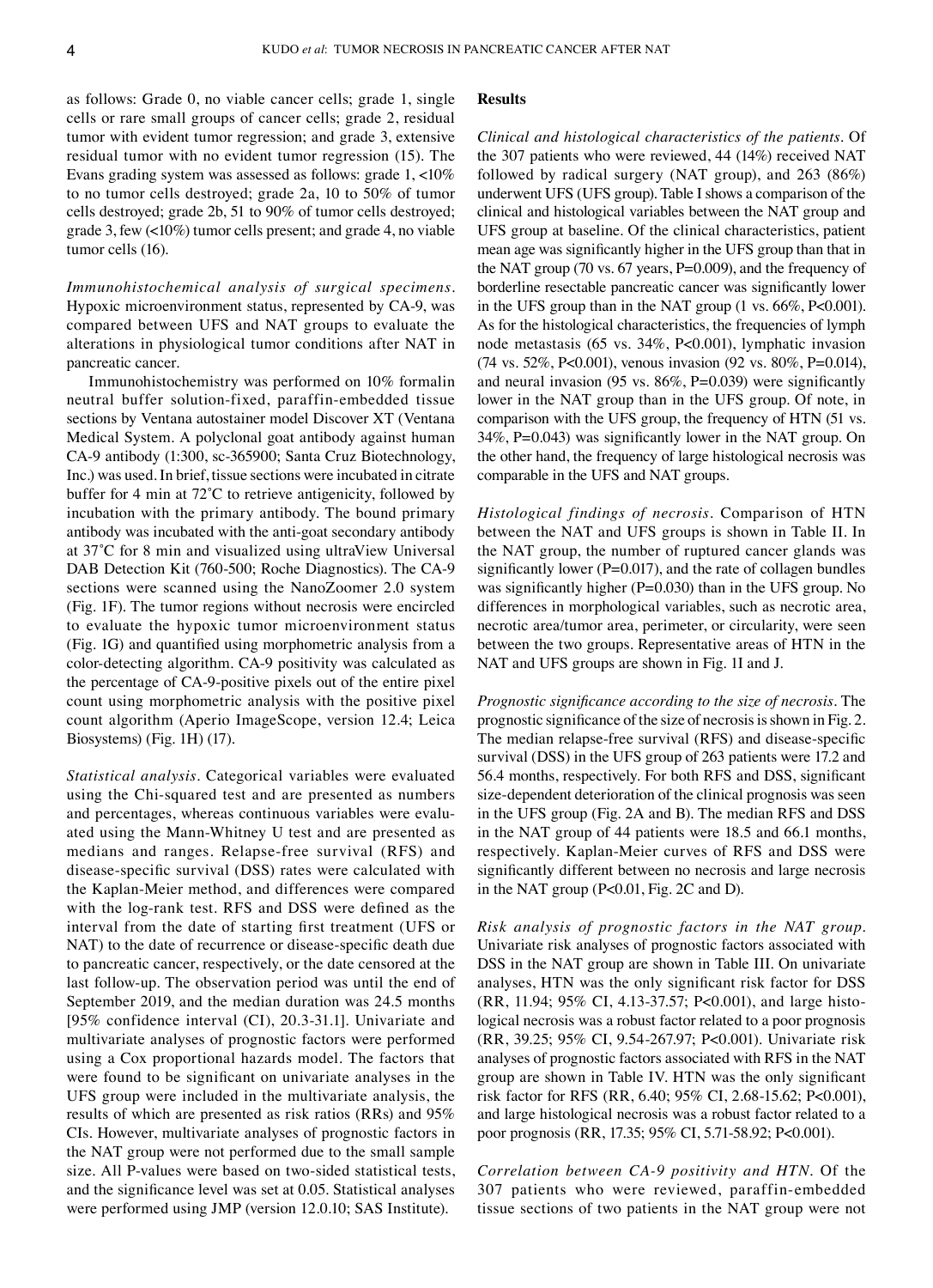| Clinical characteristic                                                                     | UFS group<br>$(n=263)$      | NAT group<br>$(n=44)$              | P-value        |
|---------------------------------------------------------------------------------------------|-----------------------------|------------------------------------|----------------|
| Age (years)                                                                                 | 70 (43-87)                  | $67(38-78)$                        | 0.009          |
| Sex, $n$ (%)<br>Male<br>Body mass index $(kg/m2)$                                           | 159(61)<br>21.4 (15.6-38.8) | 28 (64)<br>22.3 (16.6-28.3)        | 0.689<br>0.183 |
| Tumor location, $n(\%)$<br>Head<br>Body and tail<br>Whole pancreas                          | 171(65)<br>88 (33)<br>4(2)  | 28 (64)<br>16(36)<br>0(0)          | 0.679          |
| Clinical tumor size (before NAT), $n$ (%)<br>$<$ 20 mm<br>$\geq$ 20, <40 mm<br>$\geq 40$ mm | 127(48)<br>129(49)<br>7(3)  | 18(41)<br>24(55)<br>2(5)           | 0.571          |
| Local tumor extent, $n$ (%)<br>Potentially resectable<br>Borderline resectable              | 260 (99)<br>3(1)            | 15(34)<br>29 (66)                  | < 0.001        |
| NAT, $n$ (%)<br>$S-1$ + radiation<br>GEM + nabPTX<br>$GEM + S-1$<br>S-1 monotherapy         |                             | 23(52)<br>10(23)<br>10(23)<br>1(2) |                |
| Histological characteristics<br>Tumor area $\text{(mm}^2)$                                  | 105 [10-513]                | 117 [4-309]                        | 0.501          |
| Tumor grade, n (%)<br>Grade 1<br>Grade 2<br>Grade 3                                         | 44(17)<br>196(75)<br>23(9)  | 13(30)<br>27(61)<br>4(9)           | 0.120          |
| Pathological tumor size, n (%)<br>$<$ 20 mm<br>$\geq$ 20, <40 mm<br>$\geq 40$ mm            | 75(29)<br>162(62)<br>26(10) | 12(27)<br>31(71)<br>1(2)           | 0.226          |
| Lymph node metastasis, $n$ (%)<br>Absence<br>Presence                                       | 91 (35)<br>172(65)          | 29 (66)<br>15(34)                  | < 0.001        |
| Lymphatic invasion, n (%)<br>Absence<br>Presence                                            | 68 (26)<br>195 (74)         | 21 (48)<br>23(52)                  | < 0.001        |
| Venous invasion, $n(\%)$<br>Absence<br>Presence                                             | 22(8)<br>241 (92)           | 9(20)<br>35(80)                    | 0.014          |
| Neural invasion, $n(\%)$<br>Absence<br>Presence                                             | 14(5)<br>249 (95)           | 6(14)<br>38 (86)                   | 0.039          |
| Histological necrosis, $n$ (%)<br>Absence<br>Presence                                       | 130 (49)<br>133 (51)        | 29 (66)<br>15 (34)                 | 0.043          |
| Histological large necrosis, $n$ (%)<br>Absence<br>Presence                                 | 210 (80)<br>53 (20)         | 33(75)<br>11(25)                   | 0.464          |

Categorical variables are presented as numbers and percentages, whereas continuous variables are presented as medians and range. Categorical variables were analyzed using the Chi-squared test, whereas continuous variables were analyzed using the Mann-Whitney test. Significant differences were found in age, clinical diagnosis, lymph node metastasis, lymphatic invasion, venous invasion, neural invasion, and necrosis between the upfront surgery group and the neoadjuvant therapy group. P-values representing significant differences are indicated in bold print. UFS, upfront surgery; NAT, neoadjuvant therapy; GEM, gemcitabine; nabPTX, nab-paclitaxel.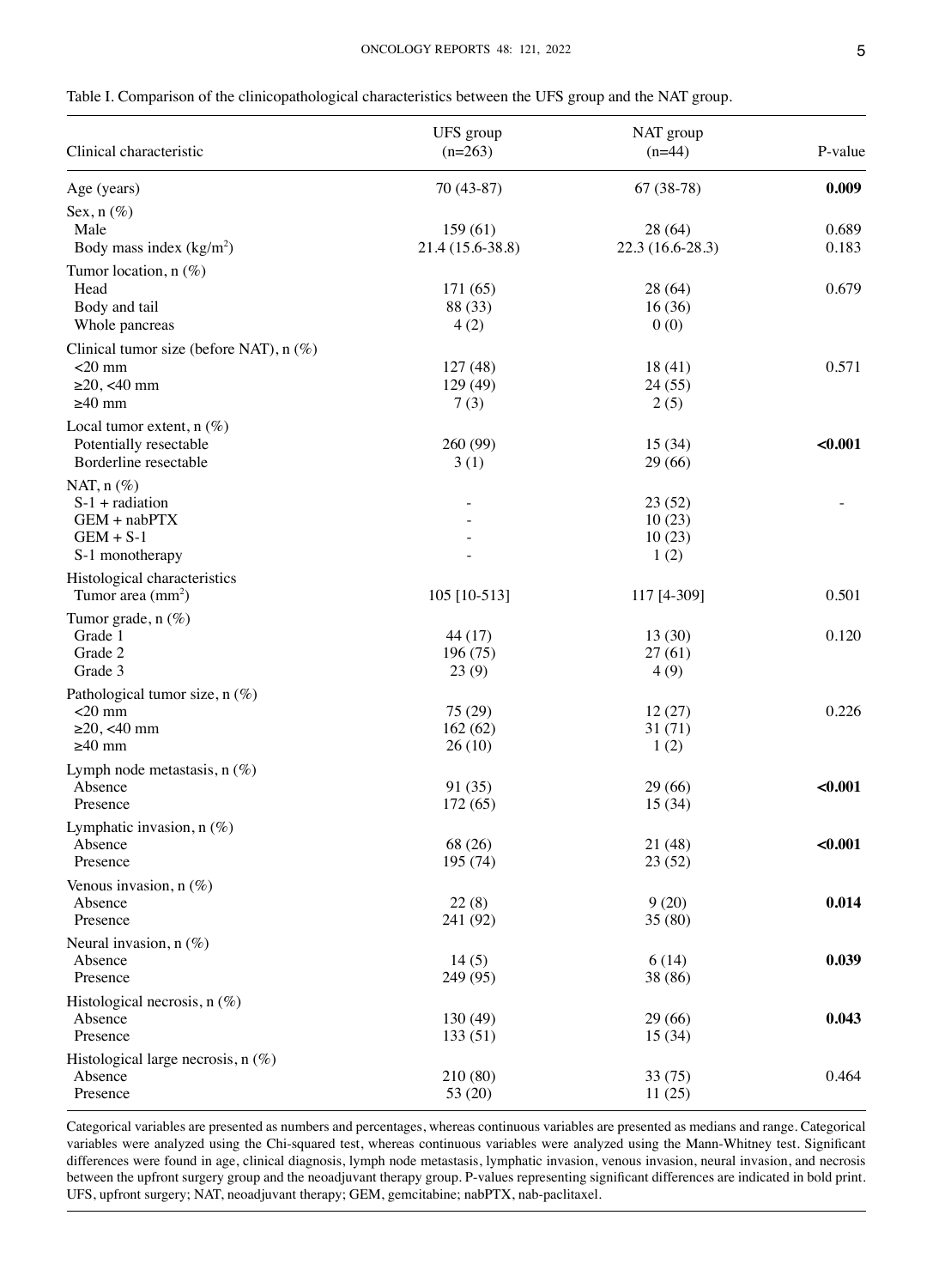|                                     | Histological necrosis   |                         |         |                          | Histological large necrosis |         |
|-------------------------------------|-------------------------|-------------------------|---------|--------------------------|-----------------------------|---------|
|                                     | UFS group<br>$(n=133)$  | NAT group<br>$(n=5)$    | P-value | UFS group<br>$(n=53)$    | NAT group<br>$(n=11)$       | P-value |
| Necrotic area<br>$\text{(mm}^2)$    | 10.3<br>$[0.5 - 182.7]$ | 46.4<br>$(1.3-105)$     | 0.139   | 68.6<br>$[12.4 - 182.7]$ | 54.4<br>$(16.8 - 105.0)$    | 0.428   |
| Necrotic area/tumor<br>area $(\%)$  | $9(1-82)$               | $25(1-56)$              | 0.167   | 38 (4-82)                | 28<br>$(16-56)$             | 0.359   |
| Perimeter (mm)                      | 11.8<br>$[2.8 - 65.4]$  | 33.6<br>$(3.5-46.9)$    | 0.107   | 32.5<br>$(16.6 - 65.4)$  | 37.3<br>$(17.7-46.9)$       | 0.972   |
| Circularity                         | 0.66<br>$[0.24 - 0.95]$ | 0.58<br>$(0.35 - 0.79)$ | 0.117   | 0.62<br>$(0.30 - 0.87)$  | 0.51<br>$(0.35 - 0.79)$     | 0.251   |
| Number of necroses                  | $2(1-22)$               | $3(1-8)$                | 0.481   | $3(1-9)$                 | $2(1-5)$                    | 0.416   |
| Number of ruptured<br>cancer glands | $5(0-36)$               | $2(0-11)$               | 0.017   | $15(0-36)$               | $2(0-11)$                   | $0.001$ |
| Neutrophil<br>infiltration, n (%)   |                         |                         |         |                          |                             |         |
| Presence                            | 37(28)                  | 3(20)                   | 0.518   | 16(30)                   | 2(18)                       | 0.420   |
| Absence                             | 96 (72)                 | 12(80)                  |         | 37(70)                   | 9(82)                       |         |
| Collagen bundles,<br>$n (\%)$       |                         |                         |         |                          |                             |         |
| Presence                            | 50 (38)                 | 10(67)                  | 0.030   | 41(77)                   | 10(91)                      | 0.309   |
| Absence                             | 83 (62)                 | 5(33)                   |         | 12(23)                   | 1(9)                        |         |

Table II. Comparison of histological tumor necrosis in patients with or without neoadjuvant therapy.

Categorical variables are presented as numbers and percentages, whereas continuous variables are presented as medians and range. Categorical variables were analyzed using the Chi-squared test, whereas continuous variables were analyzed using the Mann-Whitney test. Significant differences were found in terms of the number of ruptured cancer glands and the presence of collagen bundles. P-values representing significant differences are indicated in bold print. UFS, upfront surgery; NAT, neoadjuvant therapy.

available. Thus, immunohistochemical analyses of CA‑9 were performed in 305 patients. Histograms of CA-9 positivity for each patient in the UFS and NAT groups are shown in Fig. 3A and B, and the correlation between CA‑9 positivity and HTN is able to be visualized in both the UFS and NAT groups. The median CA‑9 positivity was higher in cases with than without HTN in the UFS group  $(23 \text{ vs. } 10\%, \text{ P}<0.01)$ , and a similar result was obtained in the NAT group (34 vs. 17%, P<0.01, Table SI). Moreover, predominant distribution of CA‑9‑positive tumor cells was frequently observed around HTN (Fig. 1G and H).

Comparisons of distributions with box plots of CA‑9 positivity between the UFS and NAT groups are shown in Fig. 3C‑E. Overall, the NAT group showed more prominent CA-9 positivity than the UFS group  $(22 \text{ vs. } 14\%, \text{P=0.02},$ Fig. 3C). In patients without HTN, median CA‑9 positivity was very low in the UFS group, whereas it was upregulated in the NAT Group (17% vs. 10%, P<0.01, Fig. 3D). On the other hand, in patients with HTN, median CA-9 positivity was high even in the UFS Group (23%) and was not upregulated in the NAT group (34%) (P=0.18, Fig. 3E). We hypothesized that CA‑9 positivity is increased after NAT in all patients. However, baseline CA-9 expression in the UFS group was already correlated with HTN, and it was not significantly upregulated by NAT in patients with HTN.

## **Discussion**

In the present study, first, the histological features of pancreatic cancer were compared between the upfront surgery (UFS) and neoadjuvant therapy (NAT) groups to estimate the morphological alteration of histological tumor necrosis (HTN) after NAT. The factors associated with a poor prognosis, such as lymph node metastasis, lymphatic invasion, venous invasion, neural invasion, and HTN, were significantly less frequent in the NAT group. Next, the risk factors for relapse‑free survival (RFS) and disease‑specific survival (DSS) were investigated, and it was found that HTN was a prognostic factor in the NAT group. Finally, the correlation between HTN and the hypoxic tumor microenvironment represented by CA-9 expression was investigated, and higher CA‑9 positivity was found in cases with HTN in both the UFS and NAT groups.

The present study demonstrated drastic histological alterations after NAT. The frequency of HTN, lymph node metastasis, lymphatic invasion, venous invasion, and neural invasion in the NAT group was lower than that in the UFS group. Some reasons are as follows. First, NAT may reduce lymph node metastasis, vascular invasion, and HTN. A previous study reported that lymph node metastasis was significantly decreased after NAT, and some of these histological responses contribute to survival benefit in patients with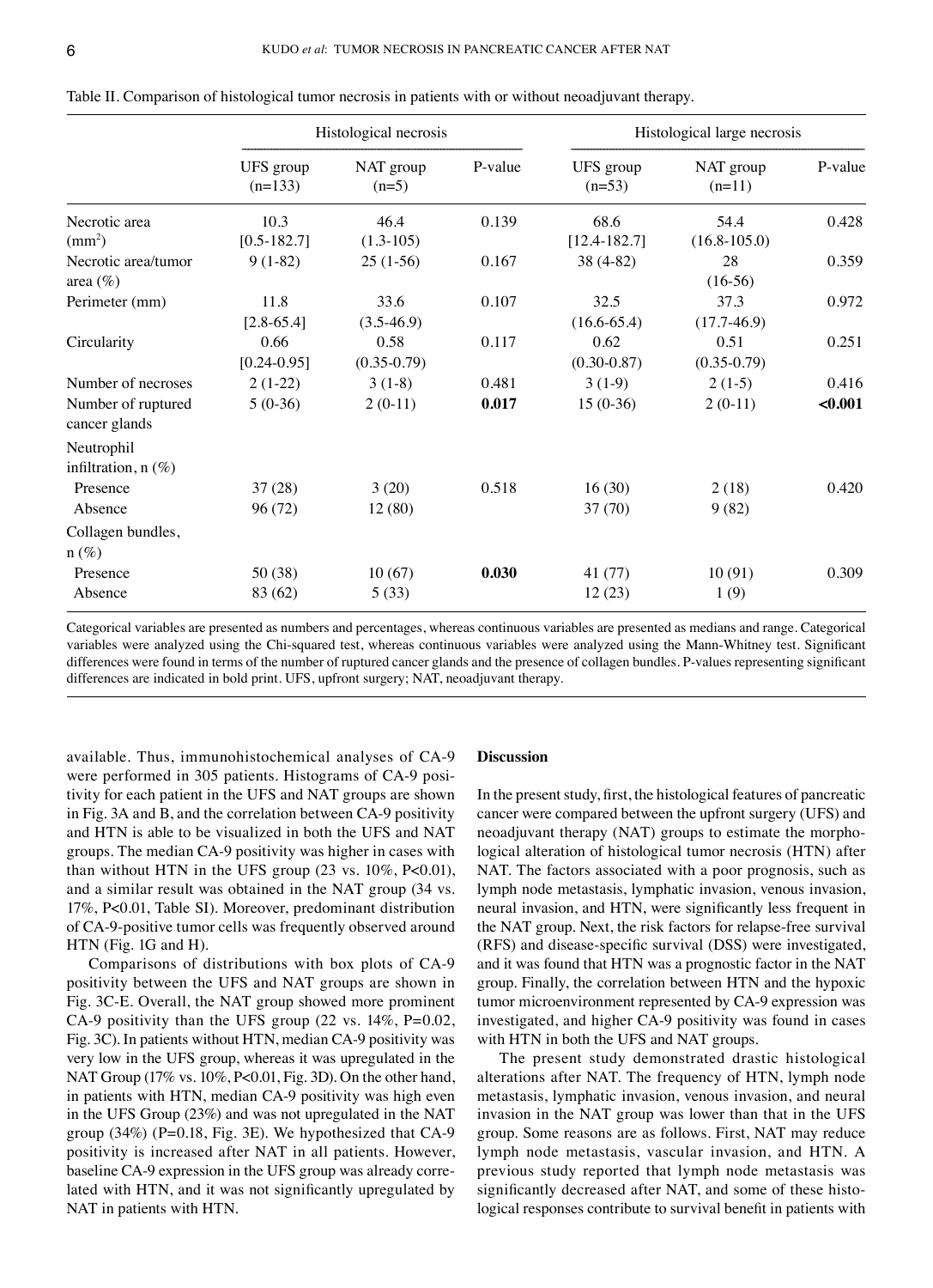

Figure 2. Kaplan-Meier estimates of relapse-free survival (A) and disease-specific survival (B) of the 263 patients in the upfront surgery group according to the size of necrosis. Kaplan-Meier estimates of relapse-free survival (C) and disease-specific survival (D) of the 44 patients in the neoadjuvant therapy group according to the size of necrosis. All Kaplan-Meier curves are significantly different among the three groups according to size of necrosis in the upfront surgery group. Kaplan‑Meier curves are significantly different between no necrosis and large necrosis in the neoadjuvant therapy group.



Figure 3. Histograms of CA-9 positivity in each patient in the upfront surgery group (A) and in the neoadjuvant therapy group (B). The correlation between CA-9 positivity and histological tumor necrosis is visualized in both groups. Comparisons of distributions of CA-9 positivity with box plots (%) between the UFS and NAT groups in all patients (C), patients without HTN (D), and patients with HTN (E). The difference between the UFS group and the NAT group was evaluated using pairwise comparison with the Mann‑Whitney test. CA‑9, carbonic anhydrase 9; NAT, neoadjuvant therapy; UFS, upfront surgery.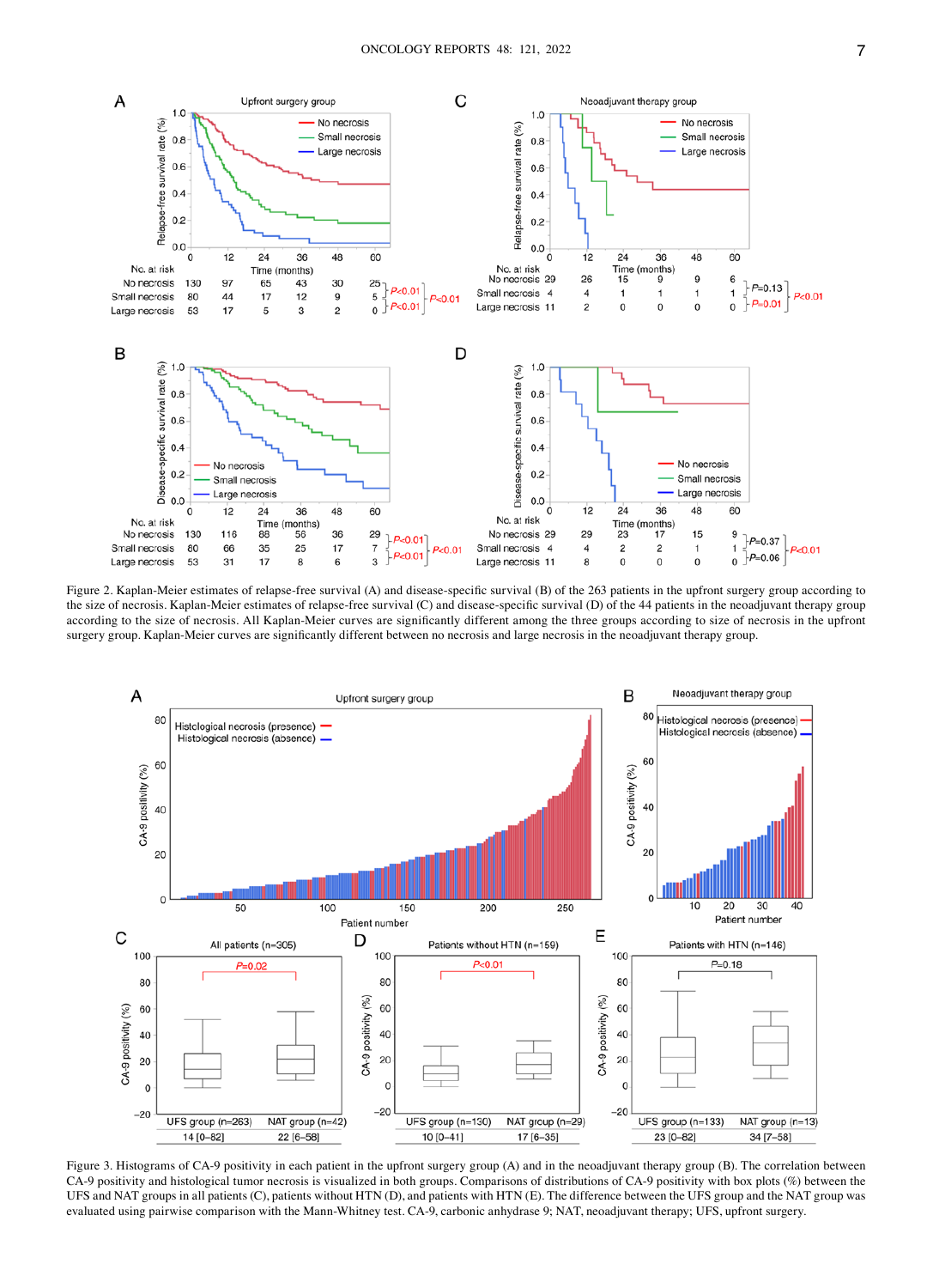| Table III. Univariate risk analyses of prognostic factors associated with DSS in the NAT group $(n=44)$ . |  |
|-----------------------------------------------------------------------------------------------------------|--|
|-----------------------------------------------------------------------------------------------------------|--|

|                                        |             |                     | Univariate analysis <sup>a</sup> |         |
|----------------------------------------|-------------|---------------------|----------------------------------|---------|
| Variable                               | $\mathbf n$ | Median DSS (months) | RR (95% CI)                      | P-value |
| Age (years)                            |             |                     |                                  |         |
| $\geq$ 75                              | 6           | NR                  | $0.41(0.02-1.98)$                | 0.316   |
| < 75                                   | 38          | 66.1                |                                  |         |
| Sex                                    |             |                     |                                  |         |
| Male<br>Female                         | 28<br>16    | 66.1<br><b>NR</b>   | $1.10(0.43-3.18)$                | 0.841   |
|                                        |             |                     |                                  |         |
| Body mass index $(kg/m2)$<br>$\geq$ 25 | 8           | <b>NR</b>           | $0.95(0.34-3.37)$                | 0.924   |
| <25                                    | 36          | 66.1                |                                  |         |
| Local tumor extent                     |             |                     |                                  |         |
| Potentially resectable                 | 15          | 37.0                | $1.25(0.48-3.18)$                | 0.639   |
| Borderline resectable                  | 29          | 66.1                |                                  |         |
| Tumor location                         |             |                     |                                  |         |
| Head                                   | 28          | 66.1                | $0.63(0.24-1.61)$                | 0.324   |
| Body and tail                          | 16          | 34.6                |                                  |         |
| Clinical tumor size (mm)               |             |                     |                                  |         |
| $\geq 20$                              | 24          | 32.2                | $2.66(0.99 - 8.34)$              | 0.053   |
| $<$ 20                                 | 20          | <b>NR</b>           |                                  |         |
| CA-9 before NAT (IU/ml)                |             |                     |                                  |         |
| $\geq 37$<br><37                       | 28<br>16    | 66.1<br><b>NR</b>   | $1.05(0.39-2.68)$                | 0.916   |
|                                        |             |                     |                                  |         |
| Neoadjuvant therapy<br>NAC+RT          | 23          | 66.1                | $0.77(0.30-1.98)$                | 0.578   |
| <b>NAC</b>                             | 21          | 32.7                |                                  |         |
| Pathological tumor size (mm)           |             |                     |                                  |         |
| $\geq 20$                              | 32          | 66.1                | $1.55(0.55-5.49)$                | 0.425   |
| <20                                    | 12          | <b>NR</b>           |                                  |         |
| Lymph node metastasis                  |             |                     |                                  |         |
| Positive                               | 15          | 32.7                | $2.06(0.78-5.24)$                | 0.139   |
| Negative                               | 29          | NR                  |                                  |         |
| Lymphatic invasion                     |             |                     |                                  |         |
| Positive<br>Negative                   | 23<br>21    | 32.2<br>66.1        | $1.38(0.54-3.62)$                | 0.496   |
|                                        |             |                     |                                  |         |
| Vascular invasion<br>Positive          | 35          | 32.1                | $1.86(0.61 - 8.08)$              | 0.299   |
| Negative                               | 9           | 66.1                |                                  |         |
| Perineural invasion                    |             |                     |                                  |         |
| Positive                               | 38          | 66.1                | $1.98(0.56-12.61)$               | 0.324   |
| Negative                               | 6           | <b>NR</b>           |                                  |         |
| CAP criteria                           |             |                     |                                  |         |
| Grade 1, 2                             | 20          | <b>NR</b>           | $0.40(0.15-1.05)$                | 0.063   |
| Grade 3                                | 24          | 32.2                |                                  |         |
| Evans criteria                         |             |                     |                                  |         |
| Grade 1<br>Grade 2, 3                  | 15<br>29    | <b>NR</b><br>66.1   | $0.80(0.25-2.12)$                | 0.659   |
|                                        |             |                     |                                  |         |
| Histological necrosis<br>Positive      | 15          | 17.0                | 11.94 (4.13-37.57)               | < 0.001 |
| Negative                               | 29          | NR                  |                                  |         |
| Histological large necrosis            |             |                     |                                  |         |
| Positive                               | 11          | 15.2                | 39.25 (9.54-267.97)              | < 0.001 |
| Negative                               | 33          | NR                  |                                  |         |

a Cox proportional hazards regression model. Upon univariate analysis, necrosis was considered a prognostic factor. P‑values representing significant differences are indicated in bold print. DSS, disease-specific survival; CI, confidence interval; RR, risk ratio; CA-9, carbonic anhydrase 9; NAT, neoadjuvant therapy; RT, radiotherapy; CAP, College of American Pathologists.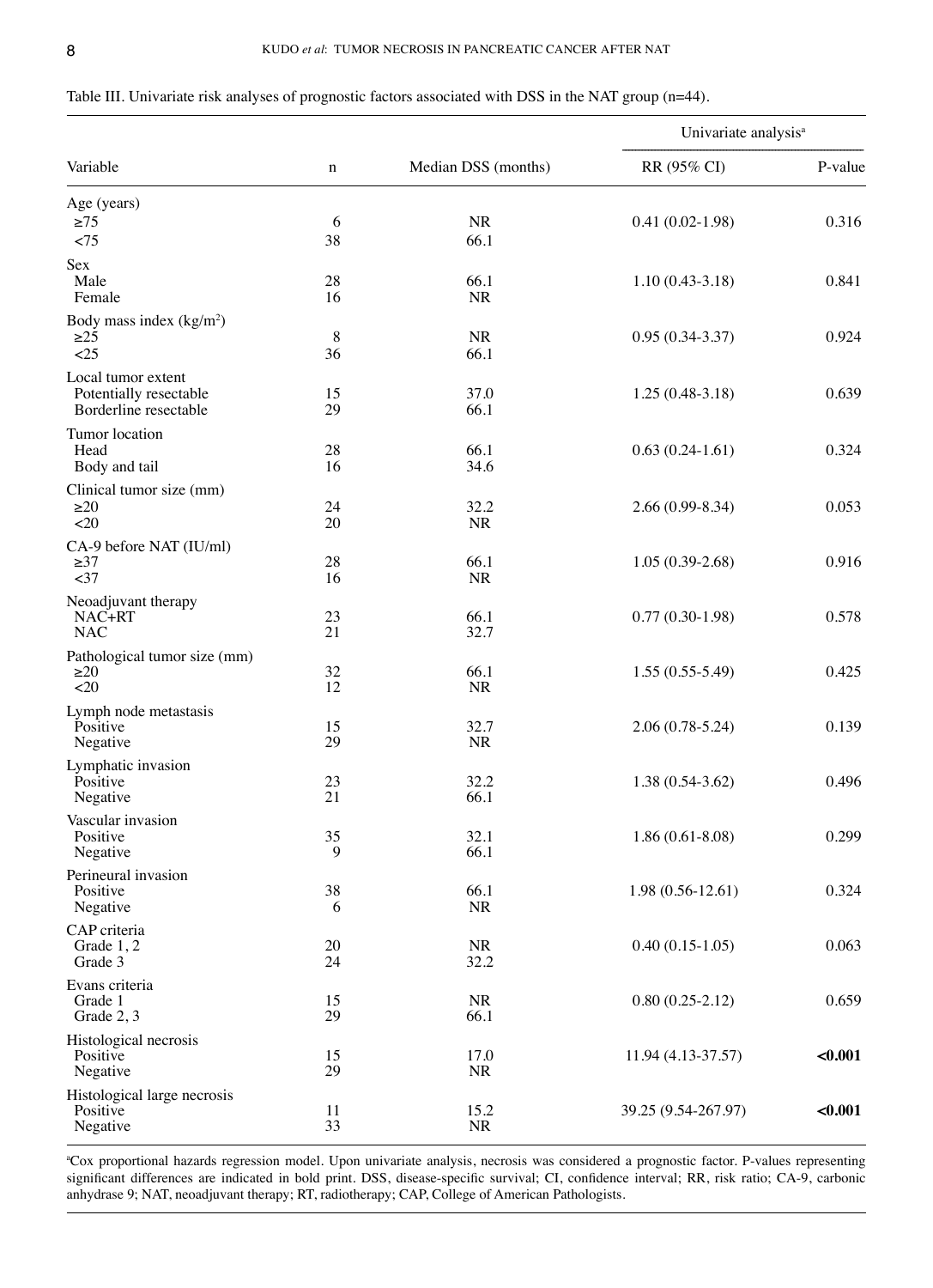| I | I |
|---|---|

| Table IV. Univariate risk analyses of prognostic factors associated with RFS in the NAT group (n=44). |  |  |  |
|-------------------------------------------------------------------------------------------------------|--|--|--|
|-------------------------------------------------------------------------------------------------------|--|--|--|

|                                                                       |             | Median RFS (months) | Univariate analysis <sup>a</sup> |         |
|-----------------------------------------------------------------------|-------------|---------------------|----------------------------------|---------|
| Variable                                                              | $\mathbf n$ |                     | RR (95% CI)                      | P-value |
| Age (years)<br>$\geq$ 75<br>< 75                                      | 6<br>38     | 19.6<br>16.6        | $0.70(0.17-2.02)$                | 0.543   |
| Sex<br>Male<br>Female                                                 | 28<br>16    | 16.6<br>$\rm NR$    | $2.32(0.98-6.38)$                | 0.056   |
| Body mass index $(kg/m2)$<br>$\geq$ 25<br><25                         | 8<br>36     | 16.6<br>20.2        | $1.19(0.40-2.92)$                | 0.736   |
| Local tumor extent<br>Potentially resectable<br>Borderline resectable | 15<br>29    | 14.4<br>18.5        | $1.11(0.48-2.43)$                | 0.794   |
| Tumor location<br>Head<br>Body and tail                               | 28<br>16    | 18.5<br>16.6        | $0.93(0.43-2.13)$                | 0.860   |
| Clinical tumor size (mm)<br>$\geq 20$<br>$20$                         | 24<br>20    | 13.6<br>21.1        | $1.64(0.76-3.68)$                | 0.209   |
| CA-9 before NAT (IU/ml)<br>$\geq 37$<br>$37$                          | 28<br>16    | 18.5<br>21.1        | $1.22(0.56-2.88)$                | 0.625   |
| Neoadjuvant therapy<br>NAC+RT<br><b>NAC</b>                           | 23<br>21    | 18.5<br>16.3        | $0.93(0.42 - 2.02)$              | 0.849   |
| Pathological tumor size (mm)<br>$\geq$ 20<br><20                      | 32<br>12    | 16.6<br>28.5        | $1.94(0.78-5.83)$                | 0.157   |
| Lymph node metastasis<br>Positive<br>Negative                         | 15<br>29    | 16.3<br>20.2        | $1.74(0.77-3.80)$                | 0.175   |
| Lymphatic invasion<br>Positive<br>Negative                            | 23<br>21    | 16.3<br>18.5        | $1.05(0.48-2.28)$                | 0.912   |
| Vascular invasion<br>Positive<br>Negative                             | 35<br>9     | 16.6<br>20.2        | $1.13(0.44-2.59)$                | 0.779   |
| Perineural invasion<br>Positive<br>Negative                           | $38\,$<br>6 | 18.0<br>NR          | 2.93 (0.86-18.40)                | 0.093   |
| CAP criteria<br>Grade 1, 2<br>Grade 3                                 | 20<br>24    | 21.1<br>14.4        | $0.56(0.25-1.25)$                | 0.156   |
| Evans criteria<br>Grade 1<br>Grade 2, 3                               | 15<br>29    | 21.1<br>18.0        | $0.87(0.40-2.53)$                | 0.866   |
| Histological necrosis<br>Positive<br>Negative                         | 15<br>29    | 9.4<br>28.5         | $6.40(2.68-15.62)$               | < 0.001 |
| Histological large necrosis<br>Positive<br>Negative                   | 11<br>33    | 5.9<br>25.0         | 17.35 (5.71-58.92)               | < 0.001 |

a Cox proportional hazards regression model. Upon univariate analysis, necrosis was considered a prognostic factor. P‑values representing significant differences are indicated in bold print. RFS, relapse‑free survival; NAT, neoadjuvant therapy; CI, confidence interval; RR, risk ratio; CA‑9, carbonic anhydrase 9; RT, radiotherapy; CAP, College of American Pathologists.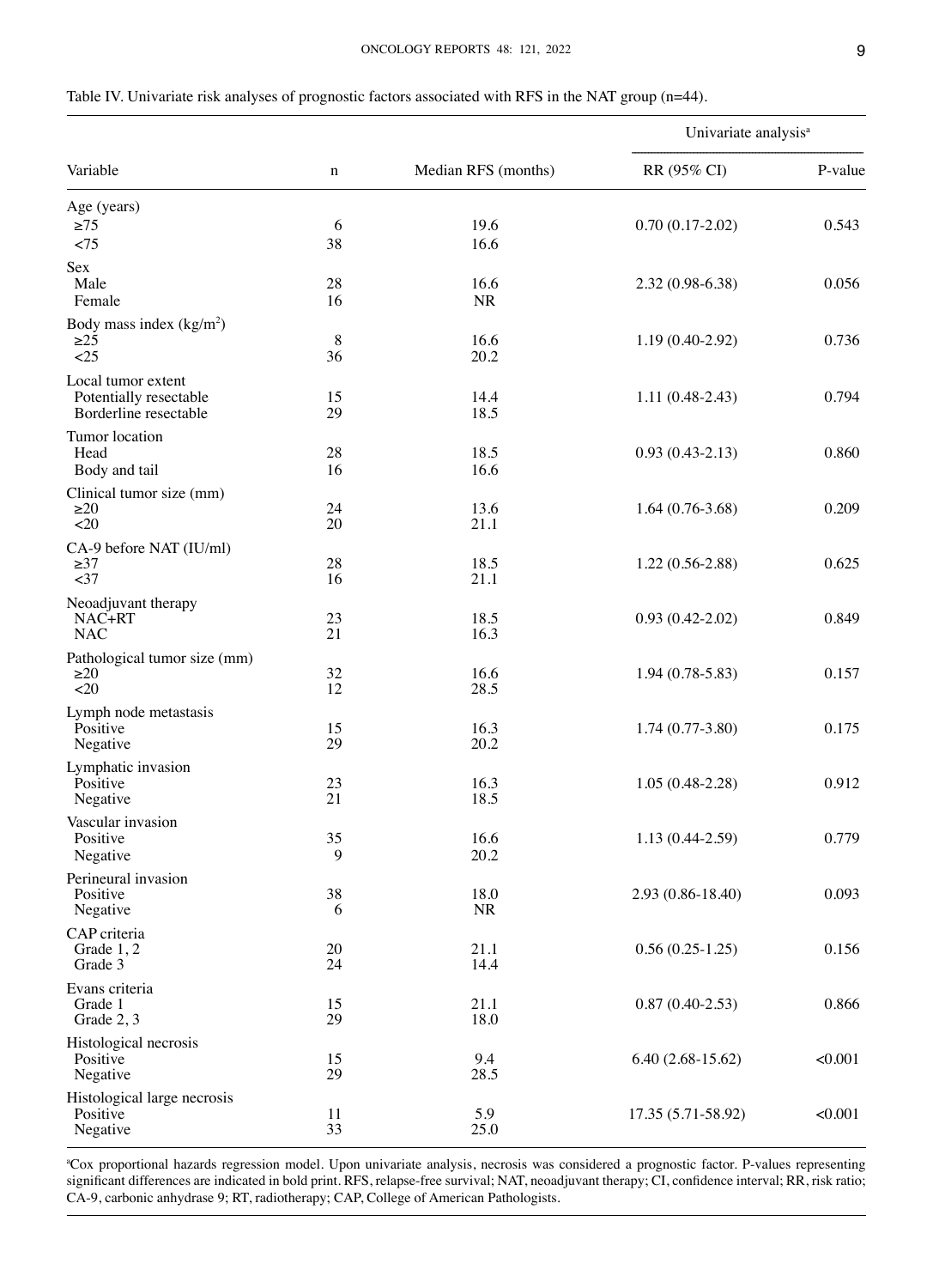pancreatic cancer (18). Second, the present study was designed to include only patients who underwent radical surgery; therefore, some patients who failed to complete NAT because of disease progression were not included. Patients who failed to complete NAT might have factors associated with a poor prognosis, such as HTN, lymph node metastasis, lymphatic invasion, venous invasion, and neural invasion. Thus, there might be a potential bias in the treatment choice of whether to perform UFS or NAT after radical surgery.

Many prognostic factors in pancreatic cancer without NAT were reported, and these prognostic factors were re‑evaluated in patients with NAT in the present study (13,19‑22). The present results suggest that some of the robust prognostic factors in the UFS group do not hold in the NAT group. For example, in the UFS group, lymph node metastasis and HTN were independent predictors of DSS and RFS on multivariate risk analyses (Tables SII and SIII). However, lymph node metastasis was not associated with DSS and RFS in the NAT group in the present study (Tables III and IV). In this way, prognostic factors in the UFS group might be changed after NAT and interfere with the prediction of clinical outcomes in the NAT group. Similar problems in tumors originating from other organs were reported in a previous study (19), and risk stratification of pancreatic cancer in patients with NAT should be distinctively established in the future. In the case of HTN, we previously reported that HTN was strongly associated with a poor prognosis in patients without NAT  $(5)$ , and its utility was successfully extended for the NAT group in the present study.

Resistance to chemotherapy and/or radiotherapy was strongly associated with a hypoxic tumor microenvironment. Previous studies reported that a gemcitabine-induced hypoxic tumor microenvironment is associated with chemo-resistance (23,24). Thus, various therapeutic agents have been proposed to target the hypoxic tumor microenvironment in pancreatic cancer (25‑27). Pathologically, Hiraoka *et al* reported that a hypoxic tumor microenvironment is closely associated with HTN in patients without NAT (7), and the present study also confirmed the significant correlations between HTN and CA‑9 expression in both the UFS and NAT groups. In addition, CA‑9 expression in cancer cells was upregulated after NAT in the entire patient cohort. Therefore, tumor hypoxia may also be increased by preoperative treatment. Further, CA‑9 expression was higher in patients with HTN than in those without HTN in the UFS group, and it was not significantly upregulated after NAT in the subgroup analysis of patients with HTN. These results suggest that the hypoxic tumor microenvironment was already formed around HTN in pancreatic cancer before NAT, and the hypoxic microenvironment cannot be improved by NAT. Summarizing the above results, tumor hypoxia is increased in pancreatic cancer with HTN. Particularly in cases without HTN, NAT increases tumor hypoxia. These results are consistent with previous reports and may support the development of treatments using concomitant hypoxia‑alleviating therapy and conventional chemotherapy.

We previously reported that HTN can be detected as poorly enhanced areas (PEAs) on preoperative computed tomography, and the presence of PEAs was found to be associated with a poor prognosis of resectable pancreatic cancer in the UFS group (5). In addition to the potential prediction of patient prognosis, PEAs may represent tumor hypoxia and subsequent resistance to NAT without the need for histological examination. Sugimoto *et al* reported that only 42% of the patients planned for NAT followed by surgery were able to undergo subsequent surgical resection, mainly due to disease progression during NAT (3). Therefore, use of PEAs to survey tumor physiological conditions and drug resistance in pancreatic cancer, as well as predict drug resistance before NAT, should be investigated.

The main limitation of the present work is that it was a single-institute, retrospective study with a relatively small number of patients undergoing NAT. In particular, it was difficult to demonstrate a significant difference in the Kaplan‑Meier curves among the three groups according to the size of necrosis because only 4 patients with small necrosis were included. Thus, the results should be validated in a larger-scale study. Another limitation of this study is that it was difficult to evaluate the histological change associated with NAT and surgery. Tumor necrosis is sometimes associated with therapy and sometimes not, but it is difficult to distinguish the original HTN from the HTN that occurred as the result of therapy. Moreover, autolysis, which is caused by ischemia with surgical procedures, potentially affects the histological assessment of tumor necrosis. This was a retrospective study, and there was no precise protocol for management of fresh surgical samples. The impact of NAT and surgical procedures on histological changes in pancreatic cancer would be the next subject to examine in future studies. The last limitation of this study is related to the mechanism of HTN generation. As far as we know, the basic mechanisms of HTN generation in pancreatic cancer are still unclear. Further basic investigation is needed to establish novel treatments targeting HTN and the hypoxic microenvironment.

In conclusion, HTN is a robust prognostic marker in pancreatic cancer patients after NAT. Furthermore, the results suggest a close association between HTN and tumor hypoxia and may support the concomitant use of hypoxia‑alleviating therapy before or together with NAT. Clinical detection of HTN is a potential biomarker of prognosis and therapeutic response in pancreatic cancer patients.

### **Acknowledgements**

The authors would like to thank all participating patients and their families who made this study possible.

# **Funding**

This research did not receive any specific grant from funding agencies in the public, commercial, or not-for-profit sectors.

# **Availability of data and materials**

The datasets generated and/or analyzed during the present study are available from the corresponding author upon reasonable request.

### **Authors' contributions**

MKudo designed the study and wrote the initial draft of the manuscript. MKudo contributed to analysis and interpretation